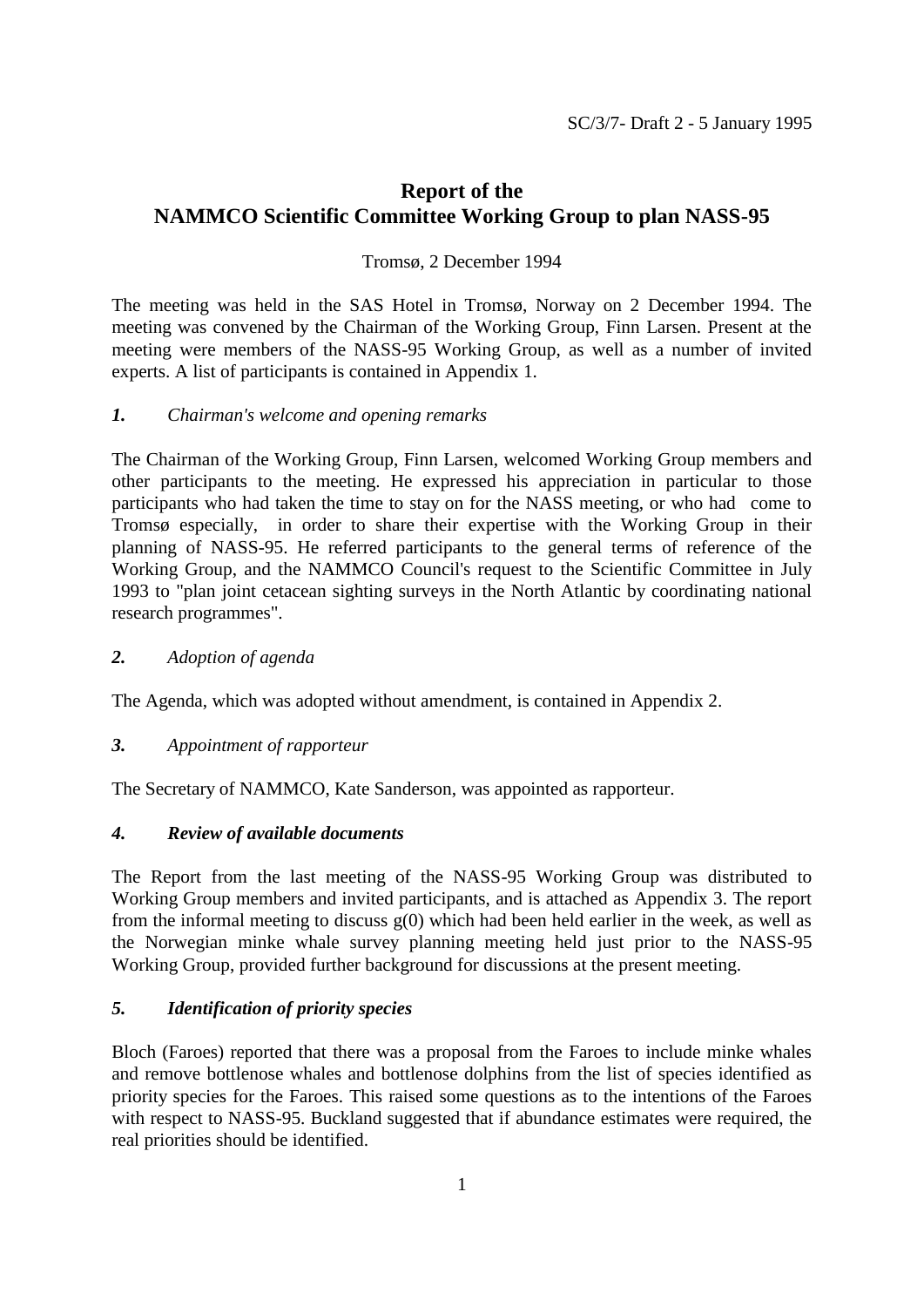Øien pointed out that surveys were designed for specific species. It was noted that it was important to be clear about why a species was identified as a priority species in the context of survey planning, ie. whether this was simply to gain knowledge of distribution, or to provide an abundance estimate.

Sigurjónsson suggested that there was a need for qualitative descriptions of how to meet these aims when there were different kinds of species targeted. Hammond pointed out that for the earlier NASS surveys in 1987 and 1989, common protocols had been agreed for the different priority species involved. Operating in passing mode, for example, it would not be possible to identify *Lagenorhynchus* all the time.

It was noted that it was important to establish what kind of extra effort was needed, which would depend on the existing level of knowledge of the distribution and stock boundaries of particular species.

With regard to the Faroese priority list, Buckland suggested that an abundance estimate could be provided for dolphins, but given their subsidiary status in relation to pilot whales, the survey should not be designed for dolphins. Buckland suggested that the Faroes could compile a subsidiary list, while the combined/common priority species from each country would constitute the NASS priorities. Bloch (Faroes) agreed that the pilot whale should be seen as a priority, while the other species indicated by the Faroes would be included on a subsidiary list.

The priority species identified by Greenland, Iceland and Norway remained as indicated in the Report of the Scientific Committee (*NAMMCO/4 - Report*, p. 56), namely - Greenland: minke and fin whales; Iceland: minke, fin and sei whales; Norway: minke whales.

### *6. Area coverage*

The Working Group discussed which areas were important to cover for the target species. Sigurjónsson informed the meeting that the fin whale was first priority for Iceland, and the sei second, and that coverage would be more like the 1987 coverage. This could jeopardise the pilot whale coverage, since in 1989, for instance, major abundance of pilot whales was found as far south as  $50-55^\circ N$ , between  $20-30^\circ S$ . Buckland pointed to the particular importance of conducting the survey for pilot whales further south in the mid-Atlantic, noting that the difference between the abundance estimates gained from 1987 and 1989 was largely due to the extent of the area covered.

Hammond noted that Denmark, Germany and the Netherlands should not be a high priority as these northern European waters had been well-covered by the SCANS survey in the summer of 1994.

Working Group members agreed that the surveys should cover a larger area, ideally also to the west in waters off North America and Canada. Stenson (Canada) gave as his personal opinion that it was unlikely that there would be any Canadian coverage in the summer of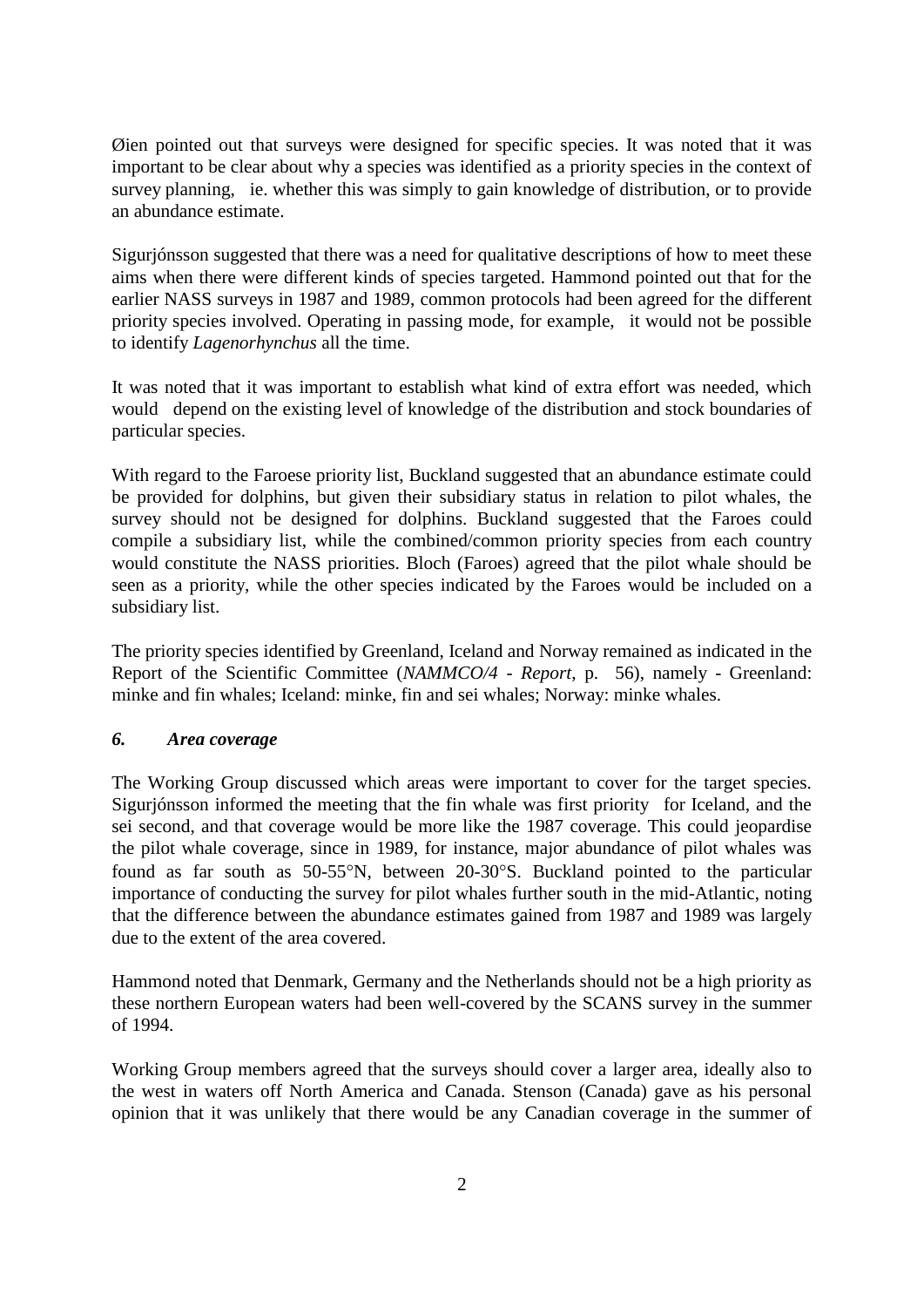1995. Smith (USA) commented that there would not be USA coverage other than in inshore waters (see under 10.1).

Hammond suggested that the Report include a map showing the planned survey areas. These should be overlaid with the known plot distribution of priority species, which would then reveal visually the gaps in coverage. This map is included as Appendix 4.

# *7. Methodology*

### *7.1 Platform*

Platforms for surveys had been identified by the NASS Working Group at its February meeting as follows: Faroes - ship; Greenland - aircraft; Iceland - ships offshore, aircraft inshore; Norway - ships. Larsen reported that there may also be some shipboard survey effort at southwest Greenland, but this would depend on available funding.

### *7.2 Data collection and analysis*

The Chairman referred to p. 3 of the last Working Group Report which outlined the methods proposed for each survey. The question was raised as to whether the surveys would be operating in passing or closing mode.

Norway reported that passing mode would be used in the Norwegian survey for minke whales. The Faroes had been considering passing mode but were waiting to see which mode would be the best to survey pilot whales, especially in relation to assessing group size. Iceland was planning to use closing mode on fixed tracklines.

Donovan (IWC) noted the importance of a common approach to line transect methodology. After lengthy discussion of the matter, it was agreed that passing mode combined with independent observer experiments would be best for minke whales, while closing mode could be used on larger species (ie fin and sei).

#### *7.3 Problems defining group size in pilot whale surveys*

The Working group discussed the difficulties in determining the pod size of pilot whales during surveys, given the unknown levels of discrepancy in the proportion of the school at the surface at any one time.

A general approach may be to close on a pod and do some kind of strip survey, although this would require further development. There was also further discussion of the question of moving off the trackline to identify the number of animals in a subgroup. It was noted that subgroup sizes would be more reliable when assessed close to the line in passing mode at a lower speed.

Stenson suggested that a fast series of photographs of the school might help resolve some of the problem.

Lockyer (UK) suggested that a camera mounted on a manoeuvrable kite could be used to obtain better data on group size. This, as well as a similar idea of using a remote-control model aircraft, should be looked into in more detail.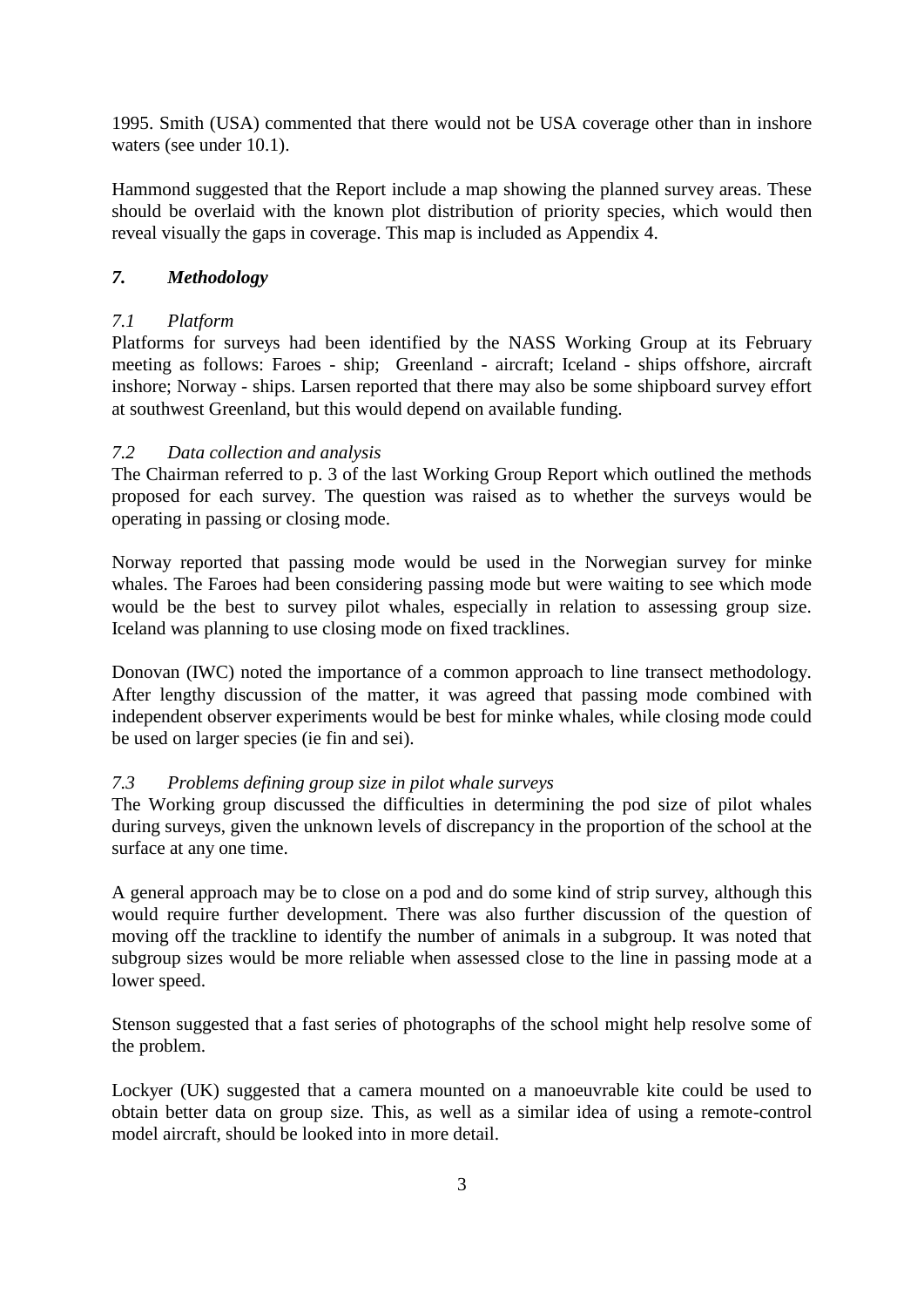It was noted that the ICES Pilot Whale Study Group had identified a difference in school size offshore as opposed to that recorded in the coastal whale drive in the Faroes. Buckland suggested that passing mode would be preferable, and could be supplemented with the use of a helicopter. Delayed closing mode could be another alternative.

Donovan noted that it was important to keep the momentum going on pilot whales with respect to previous and future results of NASS. There should be clear guidelines for the shipboard crews on sighting methodology for pilot whales. Smith (USA) noted that detailed information on superschools was lacking.

### *7.4 Improving estimates of population size for small cetaceans*

### *7.4.1 Correct species identification*

Experience from the SCANS survey suggests that the use of high-powered binoculars mounted on poles for stability will help resolve this problem. It was noted that not all survey vessels will need this equipment during NASS-95, as some of the vessels will not encounter small cetaceans in any number.

### *7.4.2 Definition of group size*

As for species identification, experience from the SCANS survey suggests that the use of high-powered binoculars mounted on poles for stability will help resolve this problem.

### *7.5 US Navy Integrated Undersea Surveillance System data*

The Working Group discussed briefly the work which had been done to collect data on whale distribution (blue, fin and minke) in 1993 in the North Atlantic using the US Navy's Integrated Undersea Surveillance System (IUSS) to track signals underwater emitted by whales (cf IWC/46/4 - Annex M1: C.W Clarke, *Application of US Navy underwater hydrophone arrays for scientific research on whales.*) . It was agreed that the relevant researchers (Clarke & Watkins) could be contacted informally for more information.

#### *7.6 Improvements in present methods and new techniques for data collection*

With reference to the report from the informal  $g(0)$  working group meeting in Tromsø (28) November) and the Norwegian survey planning discussions (2 December), Hammond raised the matter of standardising data equipment, noting that during SCANS, every cruise followed exactly the same procedures. He noted that this was apparently not going to be the case with NASS-95, where separate analyses would be undertaken. There was the possibility of developing standardised data-recording computer programmes. The importance of accurate time stamps on tape recorders was also noted.

#### *7.7 Survey mode considerations*

It was recommended that independent observer (I/O) experiments should be carried out on all vessels, including surveys for fin and sei whales.

#### *7.8 Collection of behavioural and ancillary data*

The recording of dive times was noted as an obviously important element of supplementary information to be collected during surveys.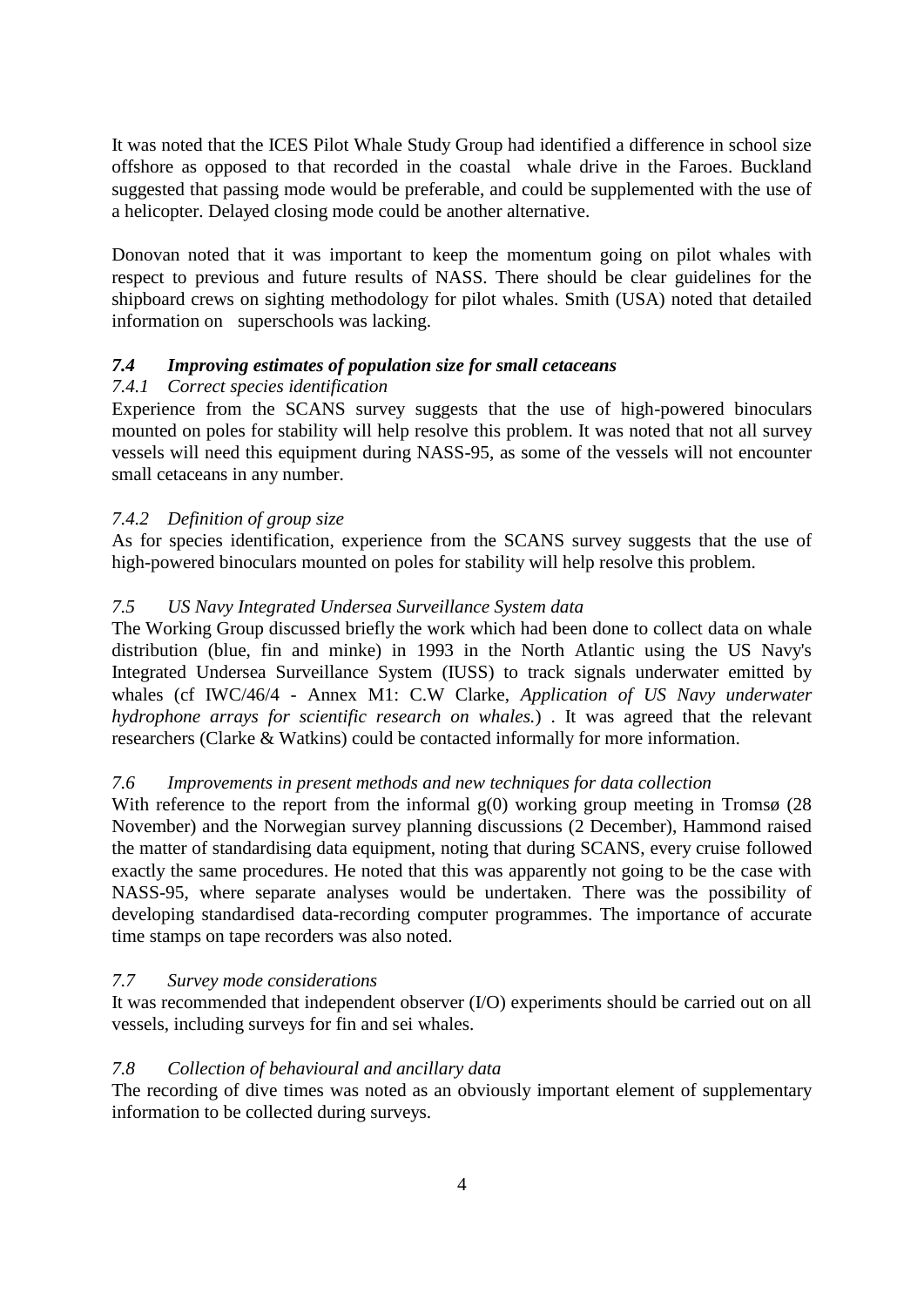The Working Group also discussed the possibilities of collecting other data such as satellite data on sea-surface temperatures, which might be useful in relation to the primary data obtained from the survey. Oceanographic XPT's provide temperature profiles through the water column, and this was a relatively simple procedure (although expensive) to implement in the course of a survey. Kato (Japan) explained that these had been conducted in the course of Antarctic surveys. It was noted that access to such data was becoming less complicated. Sigurjónsson reported that he had recently obtained sea surface temperature data for the 1987 and 1989 NASS surveys, even several years after they had been conducted.

The Working Group noted that although such data collection would be simple, if there was no immediate interest from oceanographic institutes or others in collecting such data, it could only be considered a possibility, as long as others were responsible for covering the costs involved.

Other ancillary data mentioned which could be collected during surveys included the presence of calves. Larsen also reported that Greenland would be collecting minke whale cue rate data. The Working Group noted that it would be up to the individual surveys to determine to what extent deviations could be made for unexpected or unusual sightings (eg right whales), or to conduct photo-identification work.

### *8. External expertise*

The Chairman of the Working Group noted the presence of a large number of external experts at the meeting, some of whom had received a specific invitation to attend the meeting through the NAMMCO Secretariat, as well as others who had kindly stayed on after the Norwegian Marine Mammal Symposium in Tromsø that week. Larsen thanked participants for their interest in, and willingness to contribute to the NASS-95 planning process, concluding that their very presence made further discussion under this agenda redundant.

#### *9. Increasing the coverage of NASS-95: update on progress*

The Chairman asked the Secretary to report on progress in enlisting the participation of other North Atlantic states in NASS-95. The Secretary explained that the Governments of North Atlantic countries identified by the NASS-95 Working Group had been approached through diplomatic channels with an invitation from the Chairman of the Council of NAMMCO to make the necessary resources available to ensure as wide a survey coverage as possible in the North Atlantic in 1995. Very little response had been received so far, other than general acknowledgments of receipt. The Fisheries Minister of Denmark had recently replied that the information had been passed on to the Danish Institute for Fisheries Research, which is currently in the process of planning research activities for 1995.

Sigurjónsson stated that due to the lack of participation from North America, the extension of existing surveys further west should be considered.

Donovan (IWC) stated that it would have been better to have known that the plans were not yet fixed and that the survey area was open for further extension.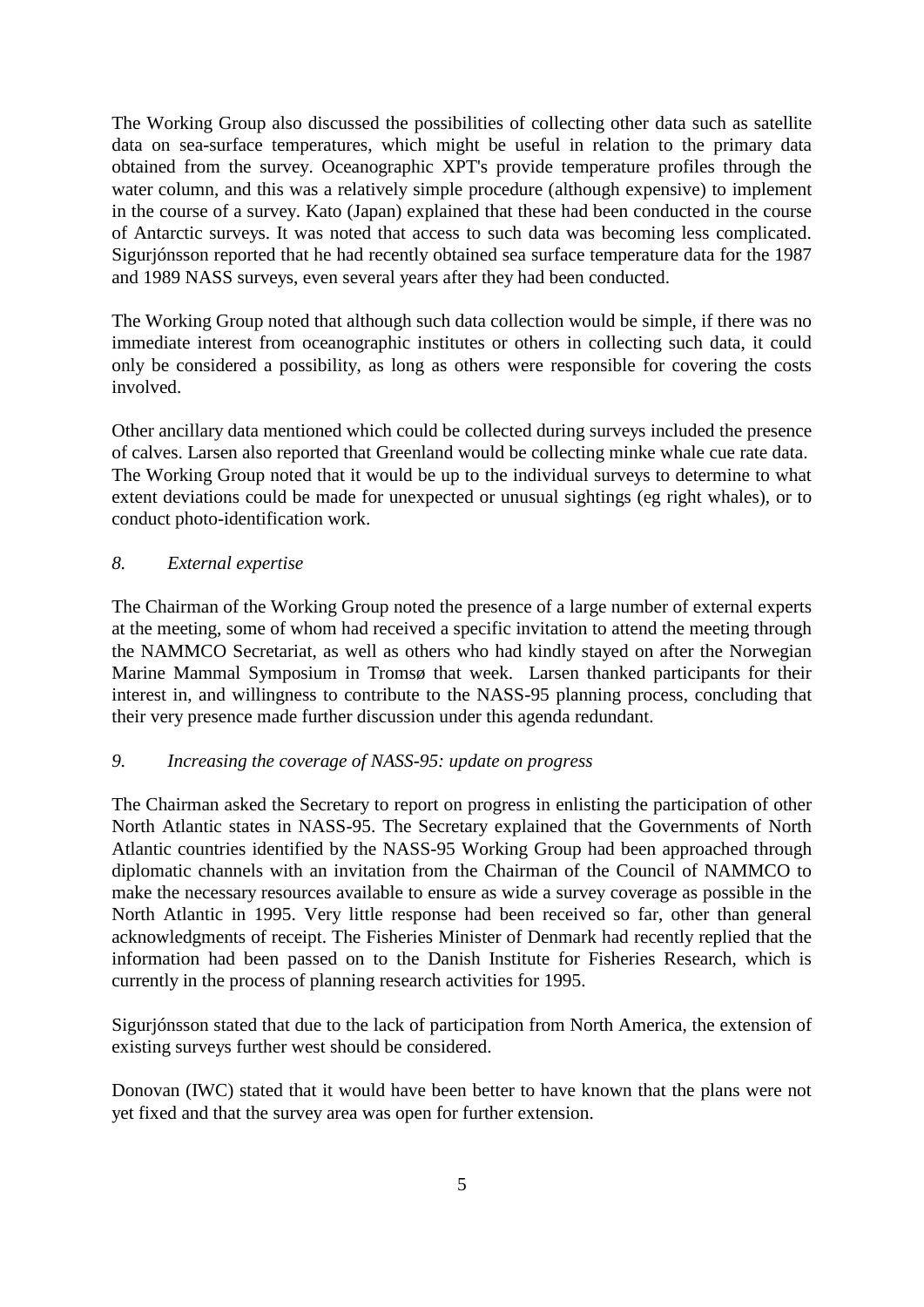Stenson (Canada) pointed out that Canada was not in principle opposed to the survey, but that it was more a question of funding priorities. There may be, however, ways of obtaining manpower for some cetacean surveying which could be conducted in the course of other fisheries-related operations.

# *10. Cooperation with other projects*

### *10.1 Whale abundance in relation to environmental factors*

Smith (USA) reported on US plans for major survey effort, in cooperation with Canada, concentrated on the US harbour porpoise population. The estimates were over national areas. The survey would be conducted in July/August in the Gulf of Maine and would hopefully be extended east to Sable Island and to the area of the shelf break and out to the Gulf Stream wall, although sightings effort would be concentrated west of here.

The Chairman thanked Smith for the information. The Working Group took note of the level of US survey effort planned for 1995.

### *10.2 SCANS*

The Working Group was pleased to be able to draw on the considerable experience gained during the SCANS survey in 1994. No additional survey effort is planned by SCANS for 1995, but it was noted that SCANS effort in 1994 and the planned NASS-95 effort complement each other to contribute to a very high coverage of the Eastern North Atlantic.

### *11. Funding*

The Working Group noted the funding implications of the use of the suggested special equipment discussed at the meeting such as model planes and kites for recording data on group size.

### *12. Other business*

The Chairman stated that a draft report would be prepared as soon as possible and distributed to all participants for their comments. After this process of review, the final Working Group report was completed on xxxxx.

#### References:

| NAMMCO/4 - Report     | Report of the Fourth meeting of the Council of NAMMCO,<br>Tromsø, 24-25 February 1994, 142 pp.        |
|-----------------------|-------------------------------------------------------------------------------------------------------|
| $IWC/46/4$ - Annex M1 | C.W. Clarke, Application of US Navy underwater hydrophone<br>arrays for scientific research on whales |
| Appendices:           |                                                                                                       |
|                       |                                                                                                       |

|    | List of Participants |
|----|----------------------|
| 2. | Agenda               |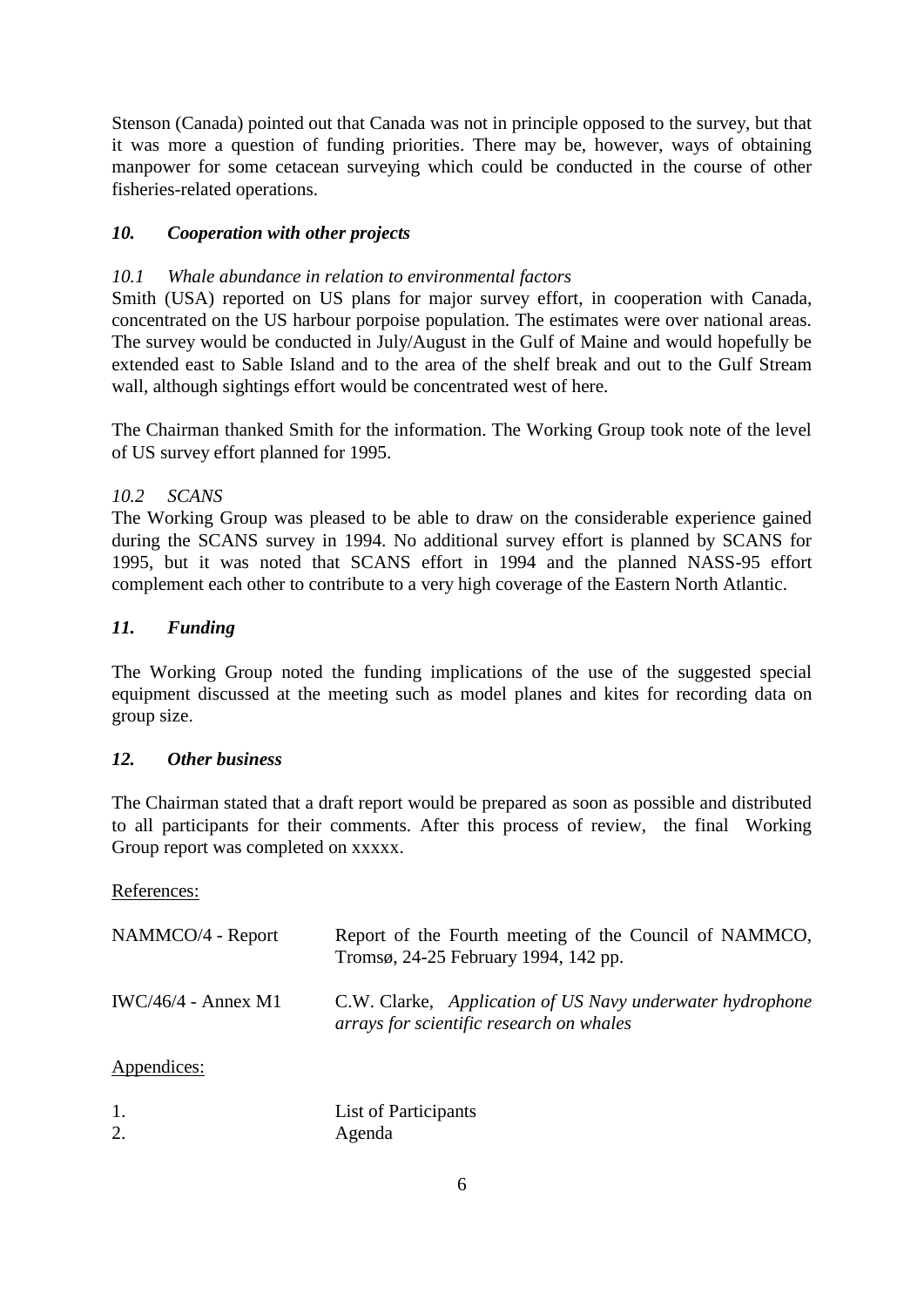3. Report of the NASS-95 Working Group, Tromsø, 25 Feb. 1994 4. Map of planned coverage in relation to known species distribution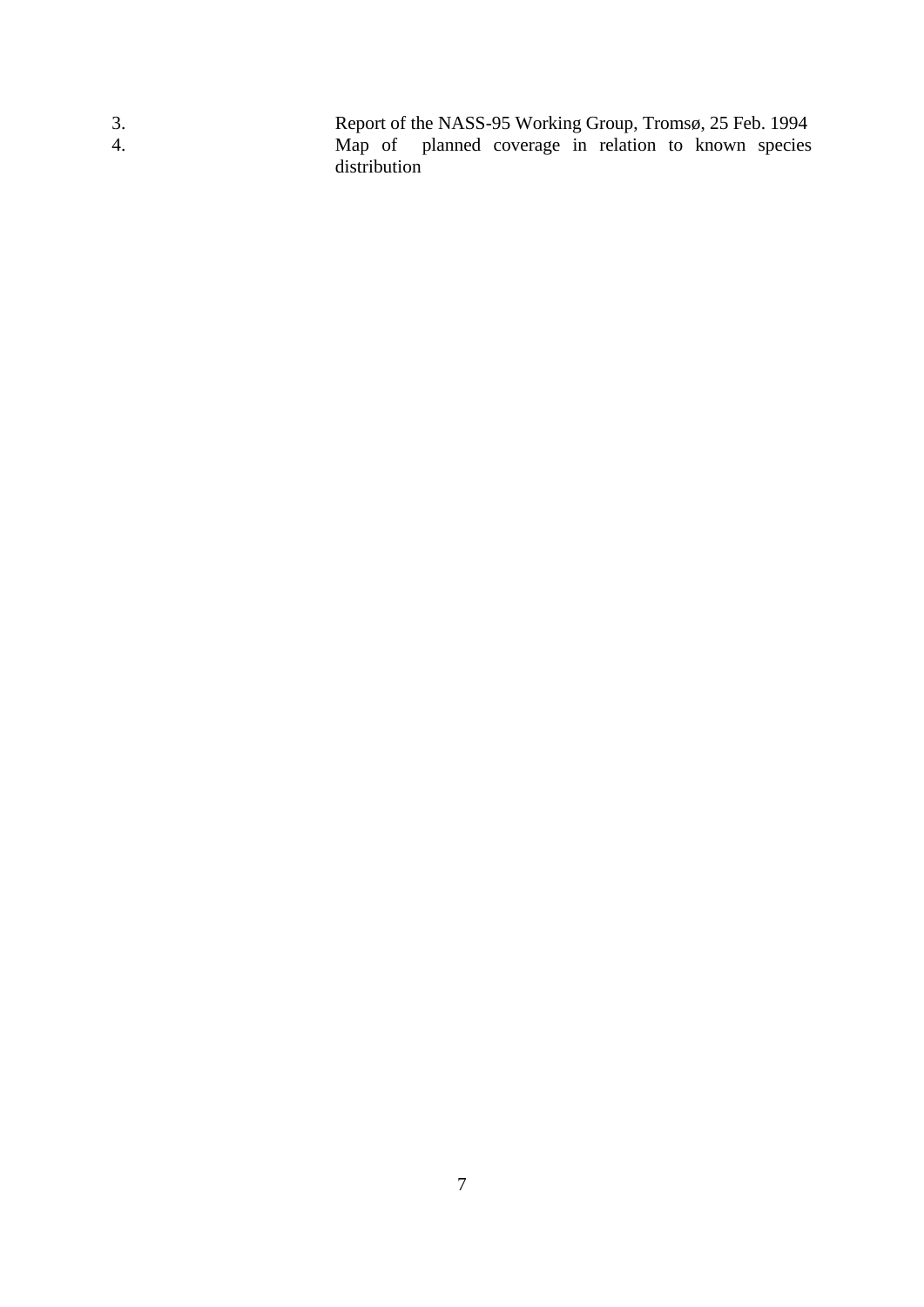#### **List of Participants**

#### *NASS-95 Working Group members:*

Dorete Bloch Natural History Museum Fútalág 40 FR-100 Tórshavn Faroes<br>Tel.:  $+298$  1 8588  $Fax: +29818589$ E-mail: dorete@nsavn.fo

Genevieve Desportes Stejlestræde 9, Bregnør DK-5300 Kerteminde Denmark Tel.: +45 65 32 17 67 Fax: +45 65 32 17 76 E-mail: gene@dou.dk

Þorvaldur Gunnlaugsson Parliament Office Kirkjustræti IS-151 Reykjavik Iceland Tel.: +354 1 630700 Fax:  $+354$  1 630520 E-mail: thg@althingi.is

Finn Larsen Greenland Fisheries Research Institute Tagensvej 135, I DK-2200 Copenhagen Denmark Tel.: +45 31 85 44 44 Fax: +45 35 82 18 50

Jóhann Sigurjónsson Marine Research Institute P.O.Box 1390 IS-151 Reykjavik Iceland Tel.: +354 1 20240 Fax: +354 1 623790 E-mail:johann@hafro.is

Nils Øien Institute of Marine Research P.O.Box 1870, N-5024 Nordnes Bergen, Norway Tel.: +47 55 23 86 05 Fax: +47 55 23 83 87 E-mail: nils@imr.no

#### *External experts:*

S.T. Buckland Mathematical Institute University of St Andrews St Andrews, Fife KY16 9SS, UK Tel.: +334 76161 Fax: +334 63748 E-mail:s.t.buckland@uk.ac.s.t.andrews

Vladimir I. Chernook PINRO, 6 Knipovich St. 183763 Murmansk Russia Tel.: +75 1295 10423 Fax: +75 1295 10518

J.G. Cooke CEMS, Moos D-79297 Winden Germany Tel.: +49 7685 1019 Fax: +49 7685 417

Greg Donovan International Whaling Commission The Red House, 135 Station Road Histon, Cambridge, CB4 4NP UK Tel.: +44 223 233971 Fax: +44 223 232876

Gro Hagen Norwegian Computing Centre